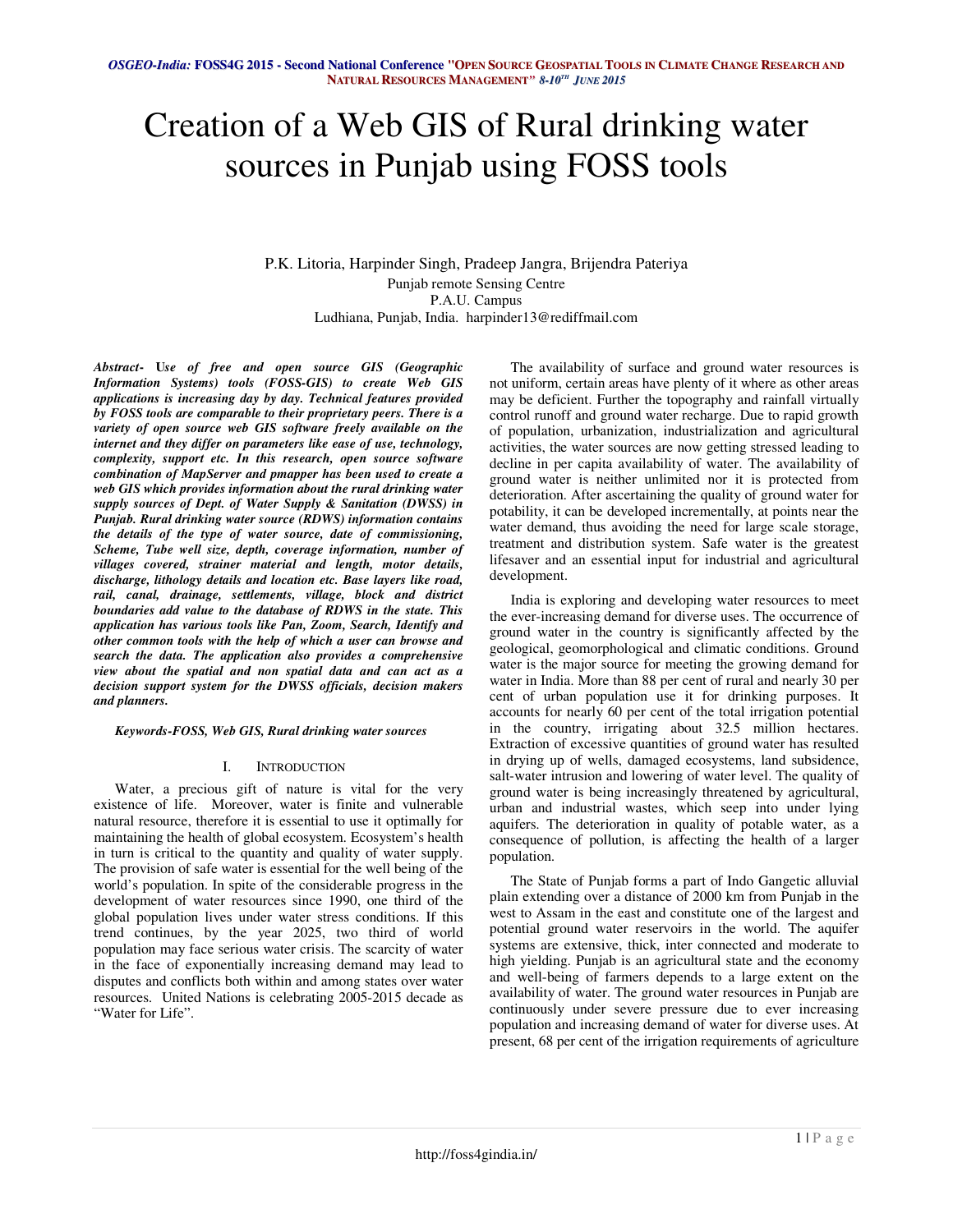are met through tube wells sunk in shallow unconfined aquifers. There are about 11.7 lakh shallow tube wells to meet the irrigation requirements, besides this, a number of deep tube wells have been installed for supplying drinking water to urban and rural population of the state. In Punjab, 25 per cent of 12267 rural habitations fall in NC (not covered) category of drinking water schemes. In about 45 per cent villages, poor quality ground water is available. Whereas, 60 per cent households have inequitable, short duration (2 hours) distribution of unreliable drinking water.

 Department of Water Supply and Sanitation (DWSS), Punjab is responsible for rural water supply by developing surface and ground water resources. Ground water forms the major source of potable water. The department has implemented various schemes for the supply of safe drinking water by exploiting deeper confined aquifers. Presently, there are 5000 operational deep tube wells drilled all over the state. However, in majority of the cases scientific data base on ground water quality and quantity, which facilitates identification of prospective ground water zones and selection of appropriate sites for the drilling of new bore wells is not available. In many cases tube wells have been drilled in a short period of time to tackle the drinking water problem, without giving enough time to undertake systematic hydrogeological studies. In addition, the tube wells have been drilled and commissioned over the years and there is no benchmark year from which the data base in respect of ground water quality and water level could be updated. The deteriorating water quality of shallow aquifers and increasing reliance on deep aquifers as the preferred water supply source requires the evaluation of water quality of deeper aquifers through a systematic and scientifically planned approach.

Realizing the need of reliable and up to date data base in respect of water table and water quality for drinking purposes, the DWSS, Punjab decided to create such data base for various water sources under World Bank aided project from the year 2006, so that changes in water table and water quality could be monitored periodically. DWSS has been tapping deep confined aquifers for supplying drinking water in rural areas; however, there is no systematic bench mark data base in respect of water quality and water level for various water sources. Under this project, a serious attempt has been made to create benchmark data base in respect of water quality and water level for all the DWSS water sources in remaining sixteen districts of the state.

In this research, FOSS tools have been used to develop a web GIS. The main advantage of FOSS is that it is free of cost. Also, since the software is open source, the core software framework can be used by the application developers to build complex applications. Combination of pmapper and MapServer has been used globally to create various web GIS applications. Ground water quality maps [1] have been published using open software for bringing the generated ground water quality maps information to the authority and the community. It also alerts the local community about the steps to be taken about the contaminated water and decision making. [2]  $\&$  [3] has used MapServer for natural resources management. [4] has used this combination to develop a collaborative system for

environment and tourism information authoring and Web publishing. Details about the design and implementation of spatially explicit online decision support systems for disaster management has been provided by [5], it also uses free or open source GIS tools. Steps to publish health maps on the internet using MapServer have been defined in [6].

## II. OBJECTIVES

The main objectives of the research work are as given below:

- Geo-referencing of DWSS rural water supply sources (tube wells/ canal/ hand pumps) and collection of water samples for water quality evaluation.
- Creation of digital data base w.r.t. location (latitude and longitude), scheme details, water level, lithology, aquifer and water quality parameters for all the georeferenced water sources.
- Development of a web GIS using FOSS tools, with the help of which officials and public can view and query the collected data about the rural drinking water supply sources.

# III. METHODOLOGY

The methodology of the research work is as given below:

*1)* Geo-referencing of DWSS rural drinking water supply sources (tube wells/ canal/ hand pumps) and collection of water samples for water quality evaluation was done for the whole state in the period October-2010 to Febuary- 2013. The scheme, water level, litholog and, aquifer details of the sources was also collected. This information included the type of water source, date of commissioning, scheme, tube well size, depth, coverage information, number of villages covered, strainer material and length, motor details and discharge etc.

*2)* The following water quality parameters were analyzed in the lab: pH, Electrical Conductivity (EC), Total Dissolved Solids (TDS), Total Alkalinity, Hardness, Chloride(Cl), Sulphate(SO4), Nitrate(NO3), Iron(Fe), Calcium(Ca), Magnesium(Mg), Fluorine(F), Aluminium(Al), Lead(Pb), Selenium(Se), Chromium(Cr), Mercury (Hg), Arsenic (As), Nickel(Ni) and Cadmium(Cd). Information about Uranium was procured from DWSS.

*3)* Digital data base w.r.t. location (latitude and longitude), scheme details, water level, lithology, aquifer and water quality parameters for all the georeferenced rural drinking water sources was prepared in the Arc GIS environment.

*4)* Base information like settlements, road, railway line, canals and drainage were digitized in the Arc GIS environment from the LISS III satellite data of the period 2009-2012. The Village boundary was digitized from the Punjab Land Records maps and the Block and District boundaries were extracted from it.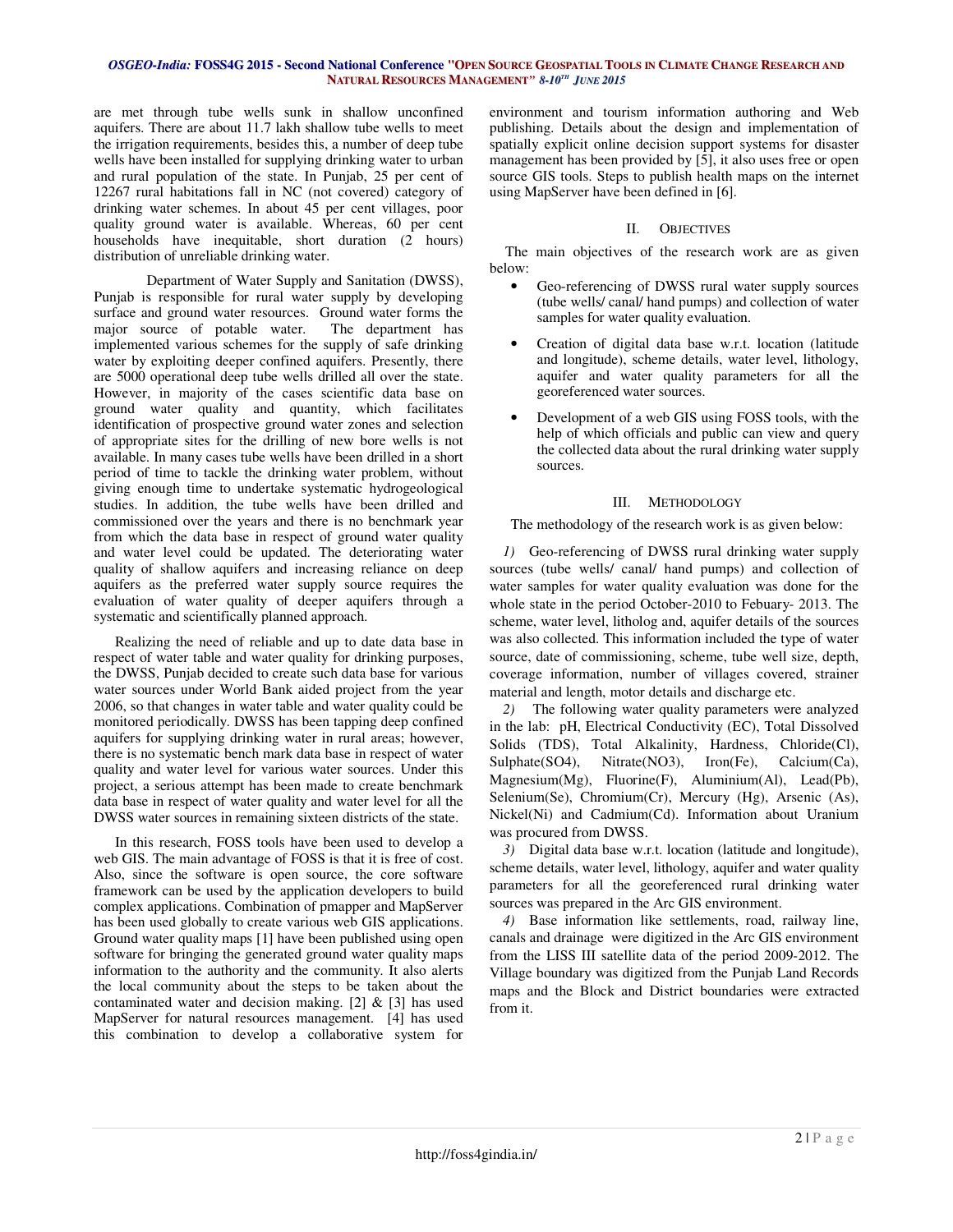

Figure 1. Full View of the Web GIS

*5)* FOSS combination of MapServer and pmapper has been used to create a web GIS which provides information about the rural drinking water sources. This application has various tools like Pan, Zoom, Search, Identify and other common tools with the help of which a user can browse and search the data. Various software used for the development work are : pmapper 4.3.2 and MS4W 3.1.0 (MapServer 4 Windows) which contain the packages : Apache 2.2.24 HTTP server, PHP 5.4.14, Map Server CGI 6.2.1 etc. The details regarding the development of the web GIS are provided in [7].

### IV. RESULTS

The outcome of the research work is a web GIS with the help of which a user can browse and search the spatial data. Fig.1 There are various tools like pan, zoom, search, identify, distance/area measurement, hover etc. provided in the application. The application includes ten GIS layers namely water source, habitation, water bodies, road, railway line, canal network, drainage, village, block and district boundaries. On the click of a water source feature, scheme, water level, litholog and chemical parameters are visible, as shown in Fig.2. The lithologs are in the image format and hyperlinked with the water source point. Search is provided to find any village/settlement, a particular water source scheme, administration block or a district. The web GIS provides information about 7305 rural drinking water sources. Table 1 displays the rural drinking water source data, district wise, which is further classified by water source type and by the tube well status. Patiala district has the maximum number of water sources while Muktsar has the least.

The study amply demonstrates the use of Remote Sensing, GIS and FOSS tools to develop Decision support systems for administrators and public which provide a comprehensive view of the data.

#### ACKNOWLEDGMENT

Authors are thankful to the officials of Department of Water Supply & Sanitation (DWSS) Punjab for their cooperation and help.

#### **REFERENCES**

- [1] A. K. Das, P. Prakash, C. Sandilya, S. Subhani, "Development of Web-Based Application for Generating and Publishing Groundwater Quality Maps Using RS/GIS Technology and P. Mapper in Sattenapalle, Mandal, Guntur District, Andhra Pradesh", In ICT and Critical Infrastructure: Proceedings of the 48th Annual Convention of Computer Society of India, Vol. 2, 2014, pp. 679-686.
- [2] Z. Zang, J.-N. Shi, L. Zhao, Y.-X. Xu,"Map Publication and Query System of Wetland with MapServer: A Case of Wetland of Dongting Lake", Wetland Science, Vol. 6, pp. 473-478, 2008.
- [3] L. Kooistra, A. Bergsma, B. Chuma, S. De Bruin, "Development of a dynamic web mapping service for vegetation productivity using earth observation and in situ sensors in a sensor web based approach", Sensors, Vol. 9, pp. 2371-2388, 2009.
- [4] B. R. Barricelli, N. Maiellaro, M. Padula, P. L. Scala, "A collaborative system for environment and tourism information authoring and Web publishing: An institutional case study", In Internet and Web Applications and Services, 2008. ICIW'08. Third International Conference on, 2008, pp. 279-282.
- [5] V. G. García, H. L. Perotto-Baldivieso, S. Hallett,"Aprototype design for a Web-GIS disaster support system: The Bolivia Amazon case study", 2010.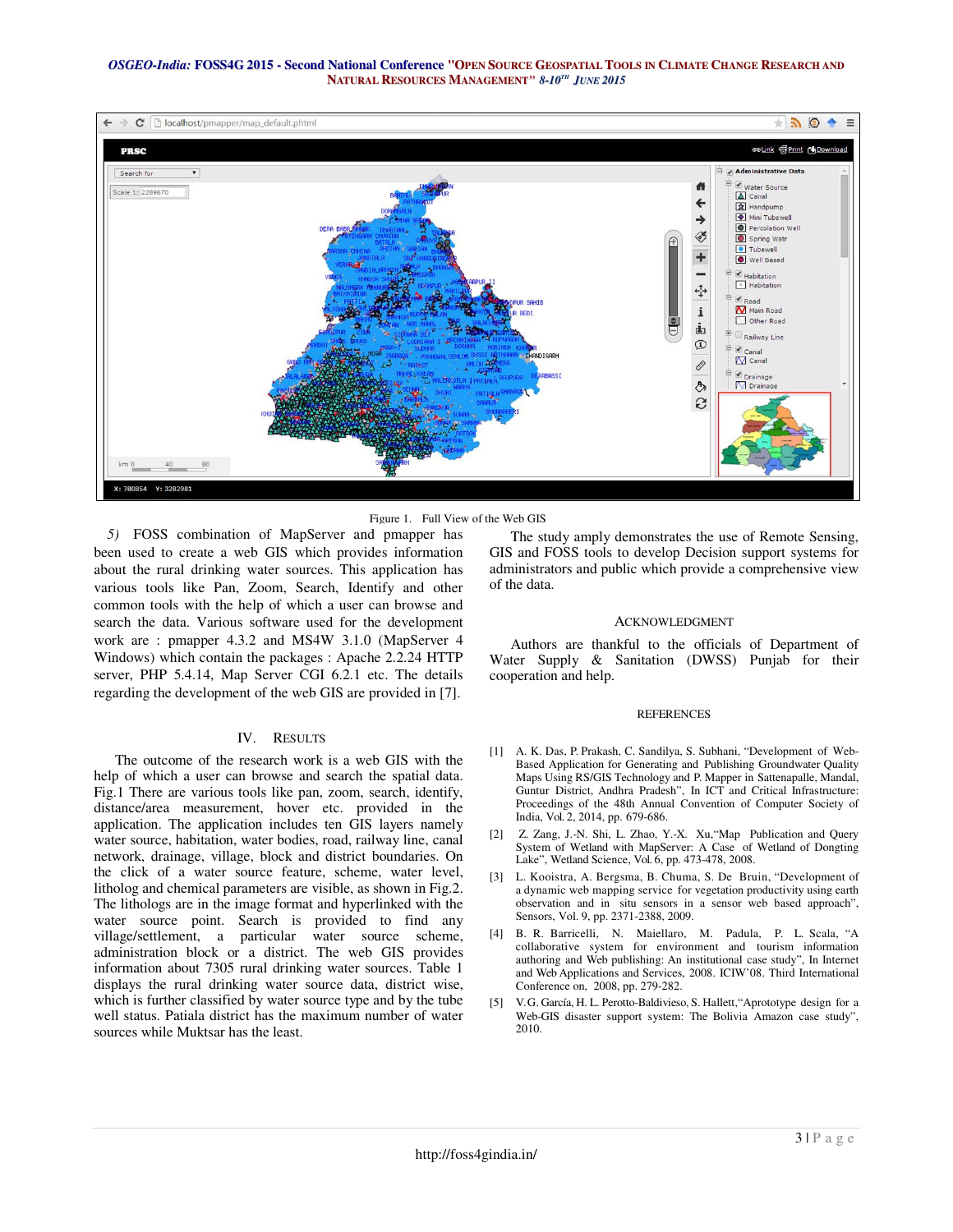- [6] M. N. Boulos, K. Honda,"Web GIS in practice IV: publishing your health maps and connecting to remote WMS sources using the Open Source UMN MapServer and DM Solutions MapLab", International Journal of Health Geographics, Vol. 5, pp. 6, 2006.
- [7] S. Harpinder, G. Dheeraj, " An Open Source Approach to Build a Web GIS Application", International Journal of Computer Science and Technology, Vol. 5(1), pp. 50-52, 2014.

### AUTHORS PROFILE

P.K. Litoria is Scientist-SE and the HOD of the Geology, Water Resources and Geoinformatics Division at Punjab Remote Sensing Centre.

Harpinder Singh is Scientist-SC in the Geology, Water Resources and Geoinformatics Division at Punjab Remote Sensing Centre.

Pradeep Jangra is JRF in the Geology, Water Resources and Geoinformatics Division at Punjab Remote Sensing Centre.

Brijendra Pateriya is the Director of Punjab Remote Sensing Centre.



Figure 2. Zoomed Map in the Web GIS